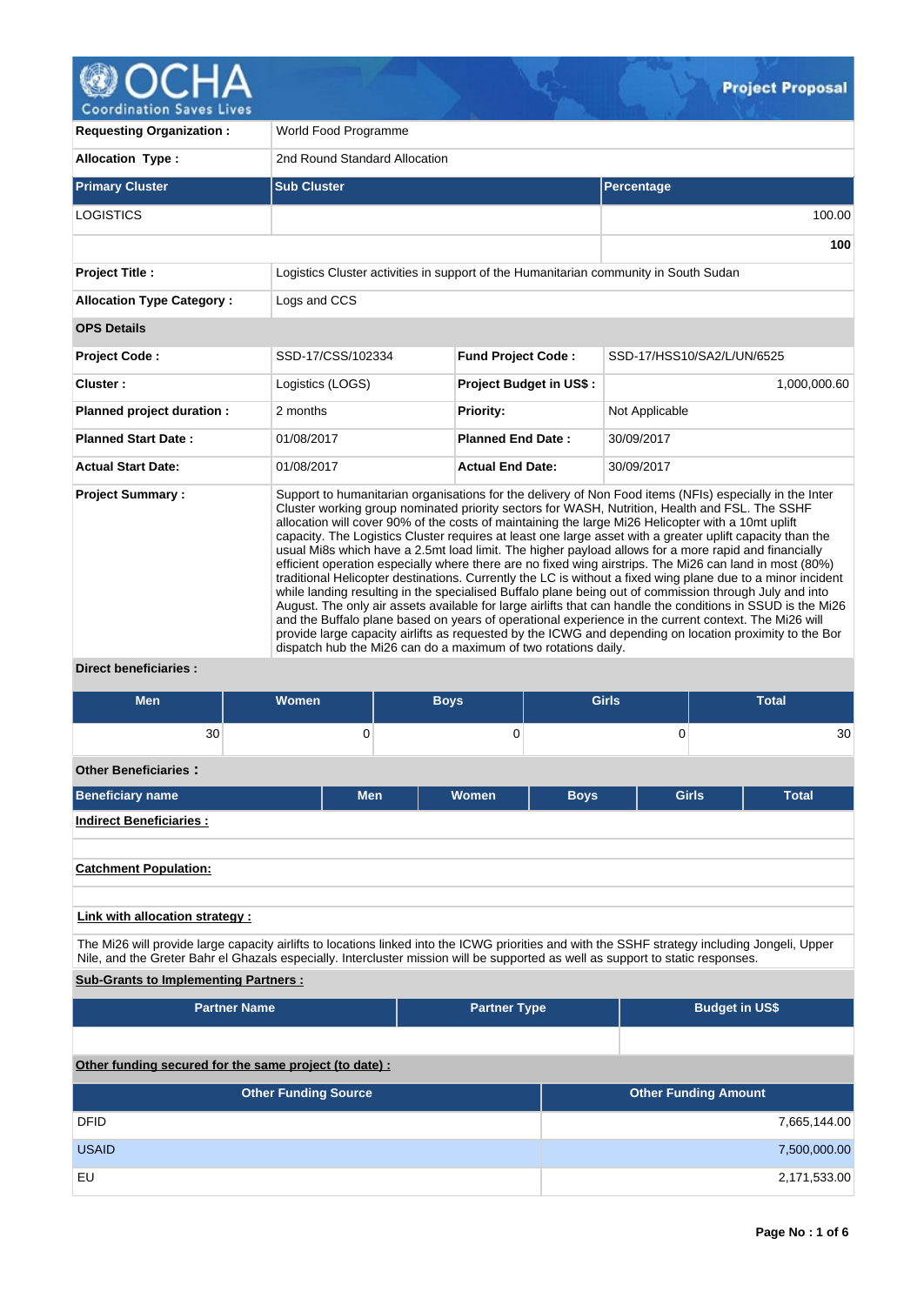| <b>CERF</b> | 500,000.00    |
|-------------|---------------|
| SSHF SA1    | 851,978.00    |
|             | 18,688,655.00 |

# **Organization focal point :**

| <b>Name</b>          | <b>Title</b>                                     | <b>Email</b>                 | <b>Phone</b> |
|----------------------|--------------------------------------------------|------------------------------|--------------|
| Fiona Lithgow        | <b>Logistics Cluster</b><br>Coordinator          | fiona.lithgow@wfp.org        | 0922465747   |
| Patrick Millslamptey | Logistics Officer -<br><b>Operations Support</b> | patrick.millslamptey@wfp.org | 0922845791   |

# **BACKGROUND**

# **1. Humanitarian context analysis**

The current humanitarian context in SSUD from the logistics perspective indicates that the current insecurity across the country will continue into 2018. geographically the populations requiring support are isolated to remote areas where access by air is the only means possible to provide relief item deliveries. Indications show that Jongeli will require dedicated air support on a regular basis as will all other areas listed on the strategy paper for SSHF SA2. Meterological forecasts over the next three months show an above average rainfall which means that weather will start interrupting deliveries even Helicopters if landing sites are wet or there is weather en route. Roads are now generally closed physically, with limited options to deliver by road predictably for the next 5 to 6 months meaning air support is the only viable method to provide deliveries. The benefit of the Mi26 is that one delivery is equivalent to 4 rotations of the Mi8s smaller helis hence locations with large cargo requirements can be served more efficiently.

**2. Needs assessment**

#### **3. Description Of Beneficiaries**

Humanitarian organisations operating in South Sudan (UN agencies, NGOs, and International Organizations). In 2017 the LC is expected to provide operational services to approximately 80 organisations and up to 20 more will use the LC coordination and information management services. Of these approximately 20% is expected to be UN agencies with the rest being INGOs, NGOs and International organisations.

The LC does not use beneficiary specific data in the narrative of its project document.

#### **4. Grant Request Justification**

The needs assessment of the LC operation is based on a combination of information in the Humanitarian needs overview, Humanitarian Response plan, pipeline indications, discussions with the larger users of the LC services and retroactive reviews of the previous years demands. Of the 24 locations all bar 7 are only accessible by air i.e. no road access.

The baseline is zero and from there on average the LC is called upon to airlift approximately 4,500mt a year. Using this as the key most expensive operation, and in recognition that alot of static response especially the PoC camps, a dry season plan was briefed to multiple forums at the end of the wet season to try and work to mitigate the use of the Helicopters and have them focus on inaccessible areas close to the dispatch Hub. this allowed the plane to do the longer trips, achieving efficiencies across all assets. in combination the LC availed a convoy coordination plan to support road movements and encourage the use of roads as the cheapest means of delivery. The LC works with the Intercluster working group to emphasise the need to inform the LC of prior planning to allow the LC to match demands with assets should funding be sufficient. It also adds support to donor discussions based on projections as opposed to retroactive planning. It should be noted that apart from the Shelter cluster, no other clusters after repeated request are able to provide forecasts of

indicitive mts for deliveries resulting in the LC always being retroactive in being able to provide the air support requirements within the forecast financial operational budget.

# **5. Complementarity**

# **LOGICAL FRAMEWORK**

#### **Overall project objective**

Provision of coordination and cargo airlift services for the humanitarian community who are responding in areas not accessible by road in South Sudan.

| <b>LOGISTICS</b>                                                                                                                                    |                                                                                                                                            |                                 |
|-----------------------------------------------------------------------------------------------------------------------------------------------------|--------------------------------------------------------------------------------------------------------------------------------------------|---------------------------------|
| <b>Cluster objectives</b>                                                                                                                           | <b>Strategic Response Plan (SRP) objectives</b>                                                                                            | <b>Percentage of activities</b> |
| Provide logistics coordination, support and<br>technical advisory services to the<br>humanitarian community carrying out the<br>emergency response. | SO1: Save lives and alleviate the suffering of<br>those most in need of assistance and<br>protection                                       | 100                             |
| Humanitarians community decisions regrding priority locations.                                                                                      | <b>Contribution to Cluster/Sector Objectives:</b> The LC will provide multi-sector airlifts to deliver the cargo as requested based on the |                                 |
| Outcome 1                                                                                                                                           |                                                                                                                                            |                                 |
|                                                                                                                                                     | A coordinated response to the affected area in line with ICWG priorities based on the needs of the affected population.                    |                                 |
| Output 1.1                                                                                                                                          |                                                                                                                                            |                                 |
| <b>Description</b>                                                                                                                                  |                                                                                                                                            |                                 |
|                                                                                                                                                     |                                                                                                                                            |                                 |

Provision of a Mi26 Helicopter to support the SA2 strategic response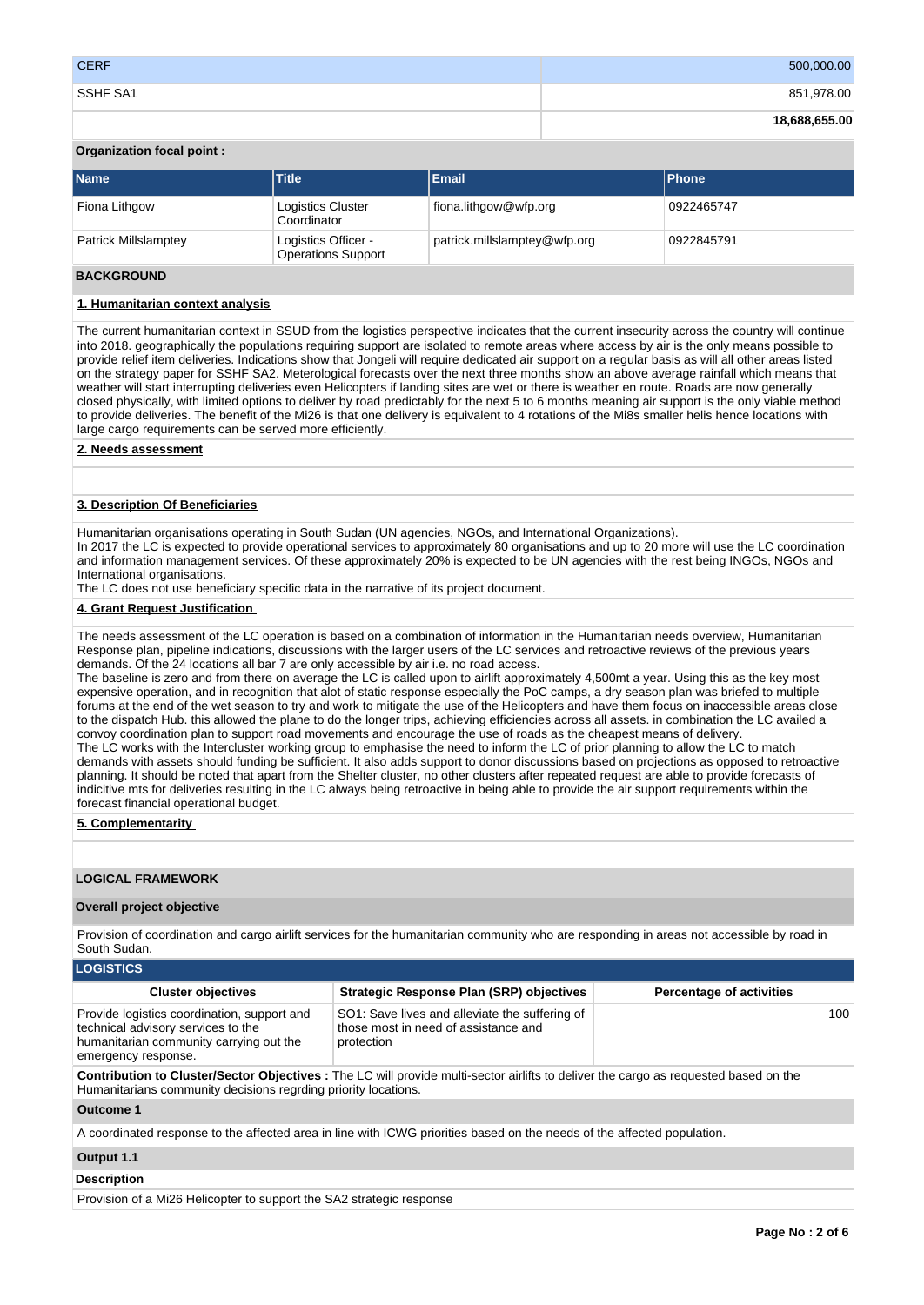#### **Assumptions & Risks**

Air access is permissable to the areas requested

Cargo is available for dispatch with correct documentation and in a condition suitable for airlift, all in a timely manner.

#### **Indicators**

|                 |                  |                                                                          |            | End cycle beneficiaries       |  | End<br>cycle |
|-----------------|------------------|--------------------------------------------------------------------------|------------|-------------------------------|--|--------------|
| Code            | <b>Cluster</b>   | <b>Indicator</b>                                                         | <b>Men</b> | Women   Boys   Girls   Target |  |              |
| Indicator 1.1.1 | <b>LOGISTICS</b> | Amount of Humanitarian relief cargo (mt)<br>delivered by the LC airlifts |            |                               |  |              |

**Means of Verification :** Logistics Cluster tracking database

# **Activities**

#### **Activity 1.1.1**

Airlifts completed six days a week as required if cargo is available and the air asset is also available (not on scheduled maintenance)

#### **Additional Targets :**

# **M & R**

# **Monitoring & Reporting plan**

The LC will track the amount of cargo using the LC tracking database that the Mi26 airlifts over the Aug/Sept period. Note that the funding will only ccver 45% of the costs of the Mi26 over this period. Actual airlift tonnage, sector and items are all captured allowing for accurate reporting over the period indicated.

The data is captured daily based on the delivery plans sent in from the field dispatch hubs and recorded in the database which is the centralized dispatch record of all airlifts/barge movements for the LC.

The SSHF grant will be fully utilsed over the period and will be monitored withing the Finance unit of the LC.

#### **Workplan**

| <b>Activity description</b>                                                                                                                                | TYear |  | 1 2 3 4 5 6 7 8 9 10 11 12 |  |  |  |  |  |
|------------------------------------------------------------------------------------------------------------------------------------------------------------|-------|--|----------------------------|--|--|--|--|--|
| Activity 1.1.1: Airlifts completed six days a week as required if cargo is available<br>and the air asset is also available (not on scheduled maintenance) | 2017  |  |                            |  |  |  |  |  |

#### **OTHER INFO**

#### **Accountability to Affected Populations**

The LC does not include beneficiary numbers per se in its proposals as the LC is a service based cluster working to support organisations of which they identify as the beneficiaries of the LC operation. It is expected that 30 organisations will be involved with requesting cargo airlifts that the LC will plan to use the Mi26.

This however is not able to be controlled by the LC as it depends on which organisations are working where and also to which location based on access and the amount of cargo to be delivered that the LC decides to plan to use the Mi26.

Detailed plan of cargo deliveries are sent out the previous day to all organisations and a tentative weekly dispatch plan is loaded every week onto the LC website so organisations can see where the LC plans it airlifts. The LC is running under priority locations and sectors as requested by the Inter-cluster working group based on needs assessments to prioritize airlifts to the most vulnerable population. Teh LC then takes the global plan and implements this. Currently prioritized are Inter-cluster missions, RRMs for UNICEF/WFP nutrition, Cholera responses and Jongeli locations.

#### **Implementation Plan**

As is the general norm for LC support it would be expected that 20% of the support would be to UN Agencies, with the other 80% to INGOs and NNGOs.

The SSHF funding will go into the pooled funding for the LC and will be monitored and expended on covering the operational costs for the Mi26 heli. This unit costs approximetely US\$1.2 million per month to fund hence depending on the release of the funding a two month period will ensure all funds are expended.

The Mi26 is generall planned to go to areas where there are high mt deliveries as the capacity of the unit is 10mt and can usually complete two rotations daily. Currently with the Buffalo plane out of action for approximetly 4 weeks, the Mi26 provides the high capacity airlift that the LC currently needs to be able to deliver alot of cargo within a short timeframe.

The Mi26 has been in SSUD operated by the LC for the past 5 months hence the operational management and supply chain support for this is already in place and does not require any further scale up in other support costs.

The LC will plan for airlifts based on priorities by the ICWG. The large airlift capacity provides a more efficient cost effective uplift than using multiple rotations of small Helis.

#### **Coordination with other Organizations in project area**

**Name of the organization Areas/activities of collaboration and rationale** 

#### **Environment Marker Of The Project**

N/S: Not specified

#### **Gender Marker Of The Project**

0-No signs that gender issues were considered in project design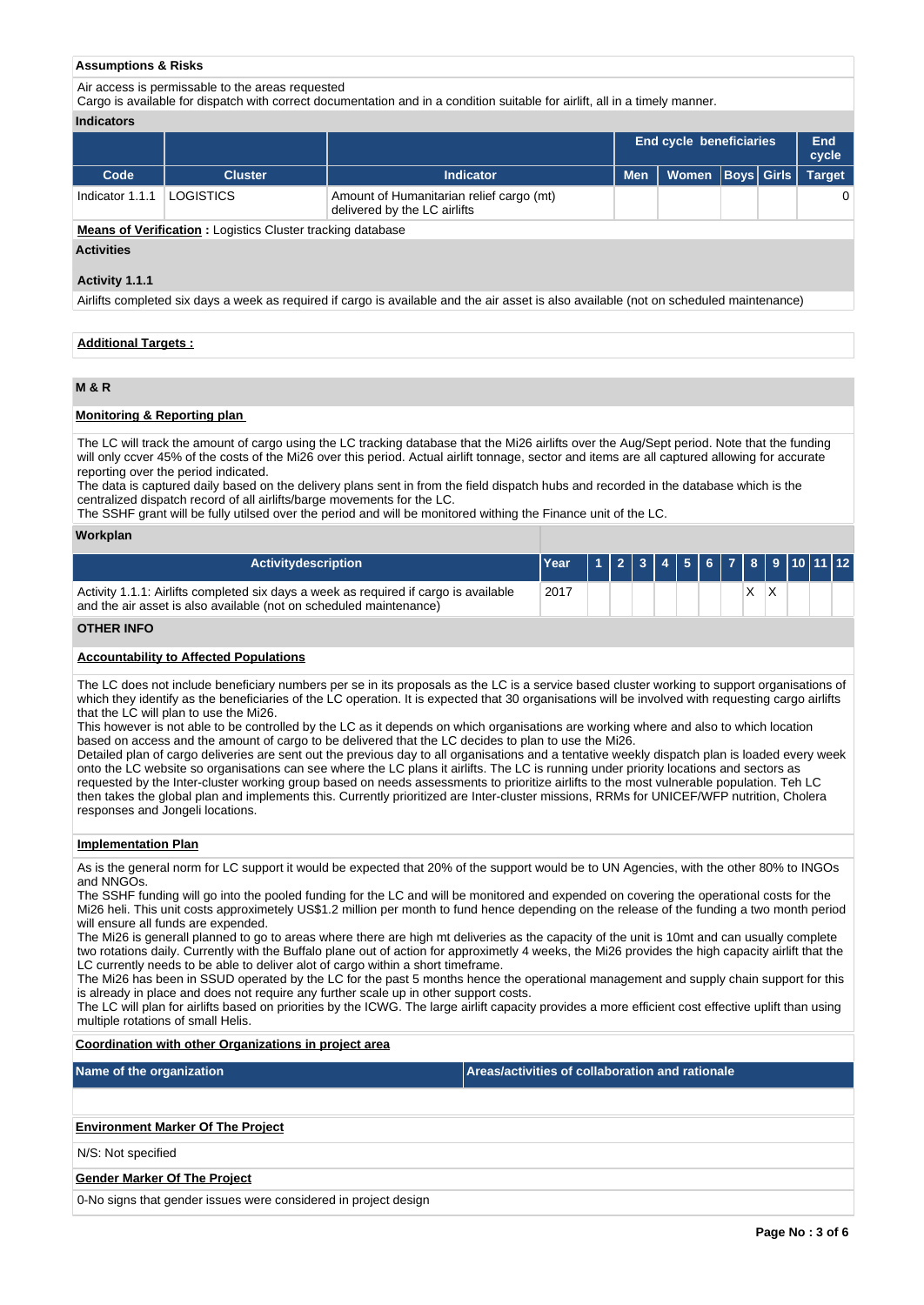#### **Justify Chosen Gender Marker Code**

The LC does not include gender markers in its project document. As a service based cluster the LC works directly with organisations who request the services. if called upon the LC will use priority locations as described by the ICWG. All staff in the LC have completed WFP online Gender training as well as specific trainings related to Gender in Logistics held in Juba and also being rolled out to field based operations.

#### **Protection Mainstreaming**

The LC works with the ICWG as per the prioritized plans for locations to be served using the LC support and from there it is connected to protection mainstreaming only.

The locations prioritized are a result of a number of assessments including protection assessments.

The prioritized locations are set at the national level and the LC is engaged with the process, once areas are prirotised the LC will work out the best most efficient way to direct the airlifts to these locations.

### **Country Specific Information**

#### **Safety and Security**

Of the 24 locations listed under the SSHF SA2 strategy paper there are 17 that are accessible by air only due largely to the impact of the wet season in closing the roads and the lack of access due to security issues en-route.

The LC uses a number of security mitigation measures to ensure that the helis are protected when tasked for airlifts. organisations are responsible for calling in early morning with the local airstrip conditions and the local security in the area, UNDSS clearances, FSA approval and UNHAS approval for airstrips.

The LC also maintains close contact with the WFP access unit to ensure that the air assets will not be at riak in flying into areas. On notification of any airlift deliveries the LC mentions in the email for all organisations to abide by the Aviation safety and security prodeures which includes having cleared landing spaces with crowd control in place. The Mi26 requires far grater area for safe landing and this is highlighted, also indicated is the need for organisations to provide sufficient support for quick unloading more for efficiency purposes.

#### **Access**

As described above the LC has a number of aviation procedures it must adhere to prior to the departure of any air asset, this is centralised by the LC funding a UNHAS Aviation officer within the LC unit who tasks the actual airlift ensuring the rotations are feasible and are entered into the UNHAS TAKEFLIGHT tracking system.

Close coordination with the WFP Access unit and following the Aviation safety procedures mitigates the risk that the air assets to not go into areas that have security issues.

This process has been in place for the last few years and has mitigated any security.access issues with airlifts.

### **BUDGET**

| Code         | <b>Budget Line Description</b>                                                  |           | $D/S$ Quantity | Unit<br>cost           | <b>Duration</b><br>Recurran<br>ce | $\%$<br>charged<br>to CHF | <b>Total Cost</b> |
|--------------|---------------------------------------------------------------------------------|-----------|----------------|------------------------|-----------------------------------|---------------------------|-------------------|
|              | 1. Staff and Other Personnel Costs                                              |           |                |                        |                                   |                           |                   |
| 1.1          | Logistics Officer Consultant salary including accommodation -<br>P <sub>3</sub> | D         | 1              | 9,600<br>.00           | $\mathbf{1}$                      | 100.00                    | 9,600.00          |
|              | <b>International Staff</b>                                                      |           |                |                        |                                   |                           |                   |
| 1.2          | Logistics Assistant salary - SC6                                                | D         |                | $2 \mid 1,800$<br>.00. | $\mathbf{1}$                      | 100.00                    | 3,600.00          |
|              | <b>National staff</b>                                                           |           |                |                        |                                   |                           |                   |
| 1.3          | Storekeeper salary - SC4                                                        | D         |                | $2 \mid 1,600$<br>.00  | $\mathbf{1}$                      | 100.00                    | 3,200.00          |
|              | <b>National</b>                                                                 |           |                |                        |                                   |                           |                   |
| 1.4          | Driver salary - SC3                                                             | D         |                | $1 \mid 1,200$<br>.00  | $\mathbf{1}$                      | 100.00                    | 1,200.00          |
|              | <b>National</b>                                                                 |           |                |                        |                                   |                           |                   |
|              | <b>Section Total</b>                                                            |           |                |                        |                                   |                           | 17,600.00         |
|              | 2. Supplies, Commodities, Materials                                             |           |                |                        |                                   |                           |                   |
| <b>NA</b>    | <b>NA</b>                                                                       | <b>NA</b> | $\mathbf 0$    | 0.00                   | $\mathbf{0}$                      | $\mathbf 0$               | 0.00              |
|              | <b>NA</b>                                                                       |           |                |                        |                                   |                           |                   |
|              | <b>Section Total</b>                                                            |           |                |                        |                                   |                           | 0.00              |
| 3. Equipment |                                                                                 |           |                |                        |                                   |                           |                   |
| <b>NA</b>    | <b>NA</b>                                                                       | <b>NA</b> | $\mathbf 0$    | 0.00                   | 0                                 | $\mathbf 0$               | 0.00              |
|              | <b>NA</b>                                                                       |           |                |                        |                                   |                           |                   |
|              | <b>Section Total</b>                                                            |           |                |                        |                                   |                           | 0.00              |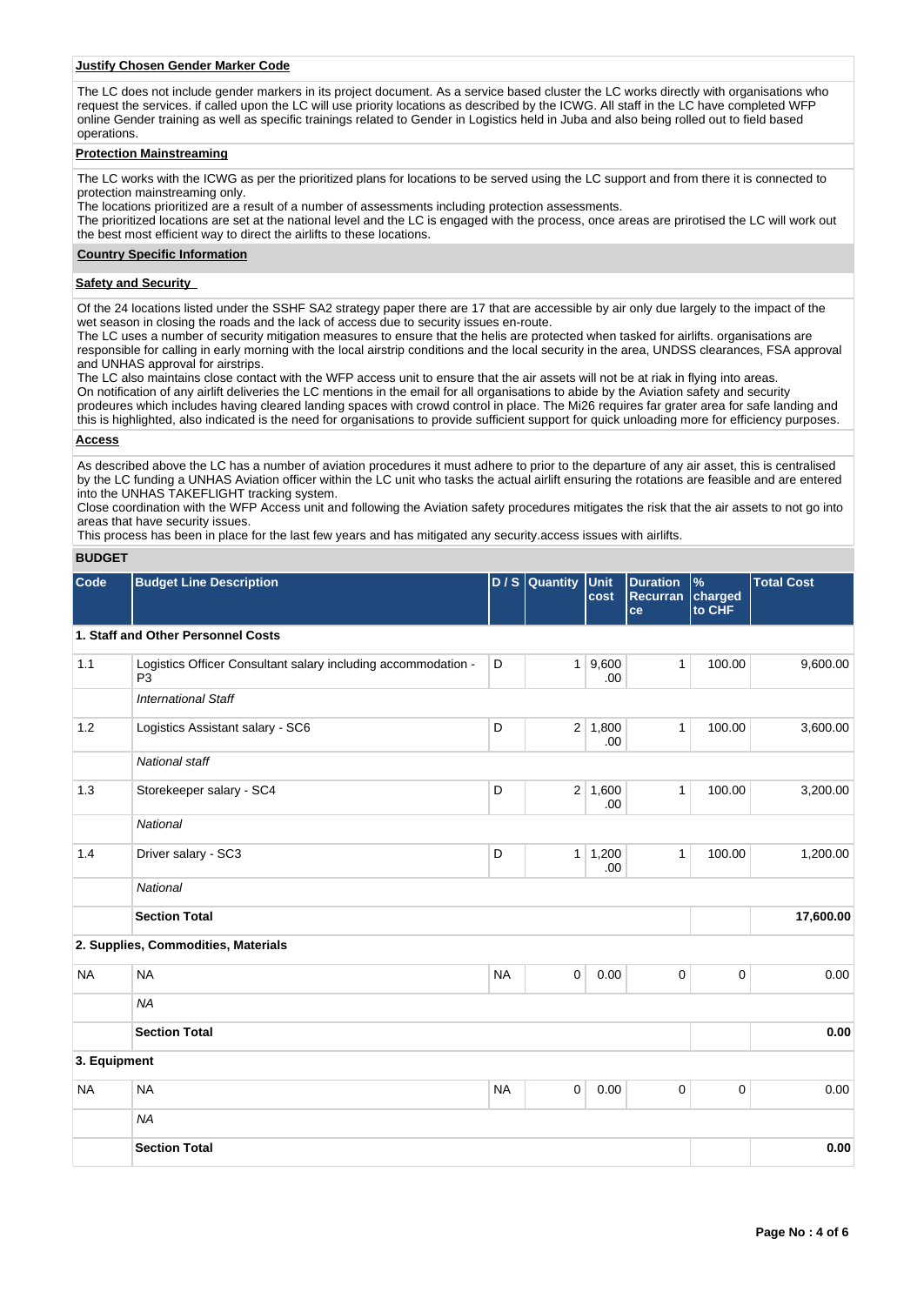|                   | 4. Contractual Services                                              |           |             |               |              |             |              |
|-------------------|----------------------------------------------------------------------|-----------|-------------|---------------|--------------|-------------|--------------|
| 4.1               | Mi26 contracted for transporting humanitarian cargo over 2<br>months | D         | 80          | 7,650<br>.00  | $\mathbf{1}$ | 100.00      | 612,000.00   |
|                   | Minimum Guaranteed Hours maximum cargo 10 mt                         |           |             |               |              |             |              |
| 4.2               | Mi26 fuel.                                                           | D         | 80          | 3,250<br>.00  | $\mathbf{1}$ | 100.00      | 260,000.00   |
|                   | Consumption 2500 litres per hour at \$1.30                           |           |             |               |              |             |              |
| 4.3               | Mi26 crew accommodation                                              | D         | 1           | 22,49<br>0.00 | $\sqrt{2}$   | 100.00      | 44,980.00    |
|                   | Paid as a lumpsum                                                    |           |             |               |              |             |              |
|                   | <b>Section Total</b>                                                 |           |             |               |              |             | 916,980.00   |
| 5. Travel         |                                                                      |           |             |               |              |             |              |
| <b>NA</b>         | <b>NA</b>                                                            | <b>NA</b> | $\mathsf 0$ | 0.00          | $\mathsf 0$  | $\pmb{0}$   | 0.00         |
|                   | <b>NA</b>                                                            |           |             |               |              |             |              |
|                   | <b>Section Total</b>                                                 |           |             |               |              |             | 0.00         |
|                   | 6. Transfers and Grants to Counterparts                              |           |             |               |              |             |              |
| <b>NA</b>         | <b>NA</b>                                                            | <b>NA</b> | $\mathbf 0$ | 0.00          | $\mathbf 0$  | $\pmb{0}$   | 0.00         |
|                   | <b>NA</b>                                                            |           |             |               |              |             |              |
|                   | <b>Section Total</b>                                                 |           |             |               |              |             | 0.00         |
|                   | 7. General Operating and Other Direct Costs                          |           |             |               |              |             |              |
| <b>NA</b>         | <b>NA</b>                                                            | <b>NA</b> | $\mathsf 0$ | 0.00          | $\mathbf{0}$ | $\mathbf 0$ | 0.00         |
|                   | <b>NA</b>                                                            |           |             |               |              |             |              |
|                   | <b>Section Total</b>                                                 |           |             |               |              |             | 0.00         |
| <b>SubTotal</b>   |                                                                      |           | 167.00      |               |              |             | 934,580.00   |
| Direct            |                                                                      |           |             |               |              |             | 934,580.00   |
| Support           |                                                                      |           |             |               |              |             |              |
| <b>PSC Cost</b>   |                                                                      |           |             |               |              |             |              |
|                   | PSC Cost Percent                                                     |           |             |               |              |             | 7.00         |
| <b>PSC Amount</b> |                                                                      |           |             |               |              |             | 65,420.60    |
| <b>Total Cost</b> |                                                                      |           |             |               |              |             | 1,000,000.60 |

# **Project Locations**

| <b>Location</b>                                  | <b>Estimated</b><br>percentage<br>of budget<br>for each<br>location | for each location |                              | <b>Estimated number of beneficiaries</b> |  |   | <b>Activity Name</b> |
|--------------------------------------------------|---------------------------------------------------------------------|-------------------|------------------------------|------------------------------------------|--|---|----------------------|
|                                                  |                                                                     | Men $ $           | Women   Boys   Girls   Total |                                          |  |   |                      |
| Jonglei -> Akobo                                 | 10                                                                  | 3                 |                              |                                          |  | 3 |                      |
| Jonglei -> Ayod                                  | 10                                                                  | 3                 |                              |                                          |  | 3 |                      |
| Jonglei -> Duk                                   | 10                                                                  | 3                 |                              |                                          |  | 3 |                      |
| Jonglei -> Nyirol                                | 10                                                                  | 3                 |                              |                                          |  | 3 |                      |
| Jonglei -> Uror                                  | 10                                                                  | 3                 |                              |                                          |  | 3 |                      |
| Northern Bahr el Ghazal -> Aweil<br><b>North</b> | 10                                                                  | 3                 |                              |                                          |  | 3 |                      |
| Northern Bahr el Ghazal -> Aweil<br>South        | 10                                                                  | 3                 |                              |                                          |  | 3 |                      |
| Unity -> Guit                                    | 10                                                                  | 3                 |                              |                                          |  | 3 |                      |